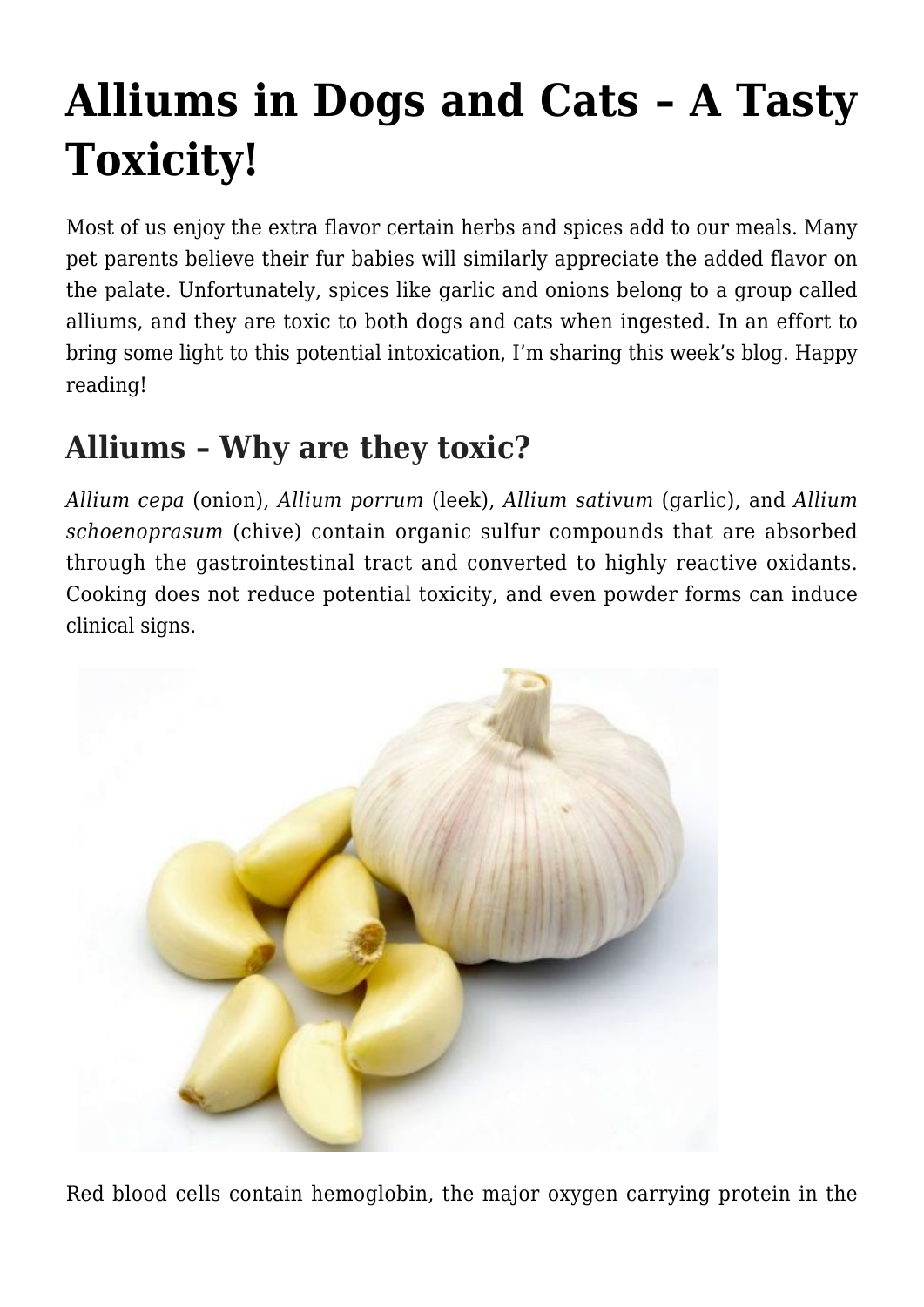body. The reactive oxidants produced upon ingestion of alliums directly harm red blood cells. Membranes rupture to expose hemoglobin and subsequently form sulfhemoglobin. Sulfhemoglobin ultimately binds to red blood cells to form structures called Heinz bodies. Hemoglobin also becomes cross-linked to form special cells called eccentrocytes. The formation of Heinz bodies and eccentrocytosis increases red blood cell fragility that impairs oxygen delivery to tissues.



#### **Alliums – What are the signs of intoxication?**

Clinical signs may be observed within one day of ingestion, but more commonly there is a several day lag period between ingestion and onset of clinical signs. Clinical signs commonly include:

- Altered level of consciousness
- Elevated respiratory rate
- Elevated heart rate
- Reduced (or loss of) appetite
- Weakness
- Lethargy
- Diarrhea
- Abdominal discomfort
- Yellowing of the skin and/or whites of the eyes (called icterus or jaundice)

Pet parents who are concerned their pet may be intoxicated should seek immediate veterinary medical attention. They may also contact the [ASPCA Animal](https://www.aspca.org/pet-care/animal-poison-control)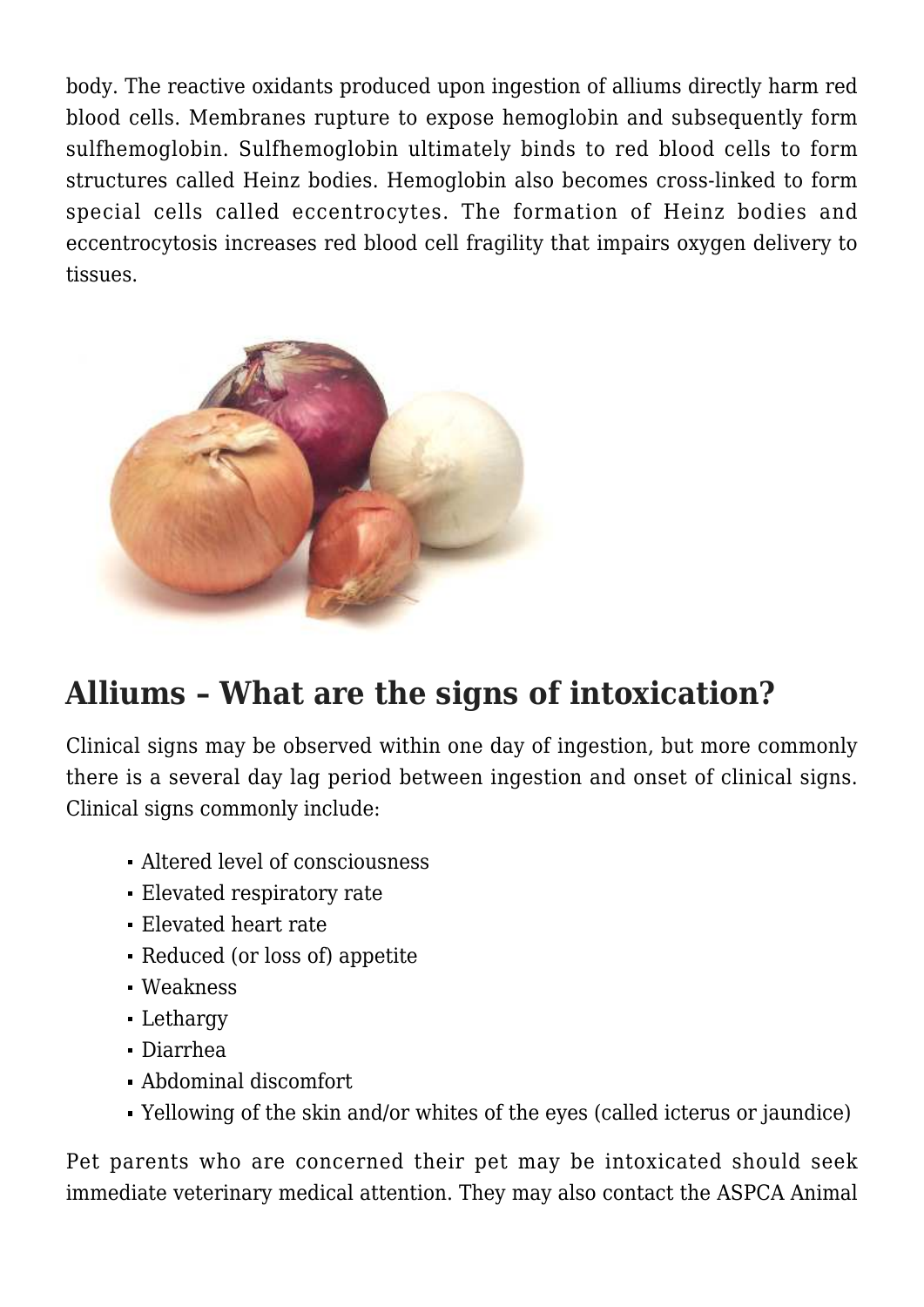[Poison Control Center](https://www.aspca.org/pet-care/animal-poison-control) to consult with a team of board-certified veterinary toxicology specialists. There is a nominal fee for this service, but it can be an invaluable resource to your pet's healthcare team.

### **Alliums – How is intoxication diagnosed?**

Allium intoxication is commonly diagnosed via a combination of history, clinical signs, and confirmation of red blood cell changes. A non-invasive blood test called a complete blood count (CBC) will show anemia, abnormally elevated hemoglobin levels, Heinz bodies and eccentrocytes.



Heinz bodies (black arrows) form on red blood cells with allium intoxication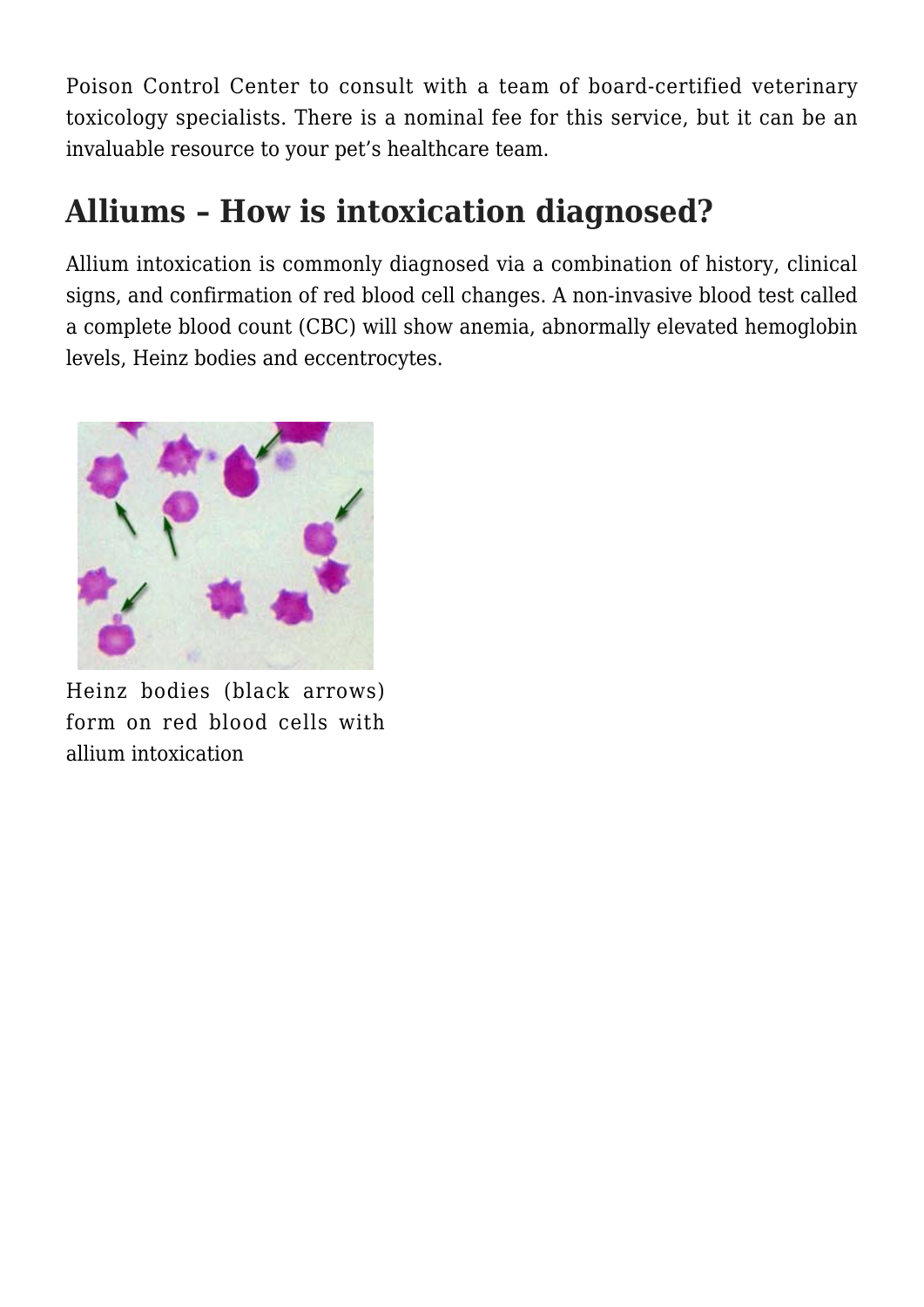

Eccentrocytes form with allium intoxication

Other potentially abnormal test results include elevated total bilirubin (the chemical that makes skin turn yellow) and bilirubin in the urine.

#### **Alliums – How is intoxication treated?**

There is no specific antidote for intoxication. Initial treatment includes:

- Induction of vomiting (if presented to a veterinarian within two hours of ingestion)
- Administration of a special liquid (called activated charcoal) to bind the toxin in the gastrointestinal tract before they are absorbed

Affected patients often require aggressive around-the-clock care, and your family veterinarian may recommend referral to a specialty/referral hospital for care from a board-certified veterinary emergency and critical care specialist or a boardcertified veterinary internal medicine specialist. Severely intoxicated patients typically require provision of supplemental oxygen if they have difficulty breathing. Patients with marked anemia benefit from a blood transfusion. The prognosis for an intoxicated pet depends on the species of plant involved, severity of anemia, and time to provision of appropriate medical therapy.